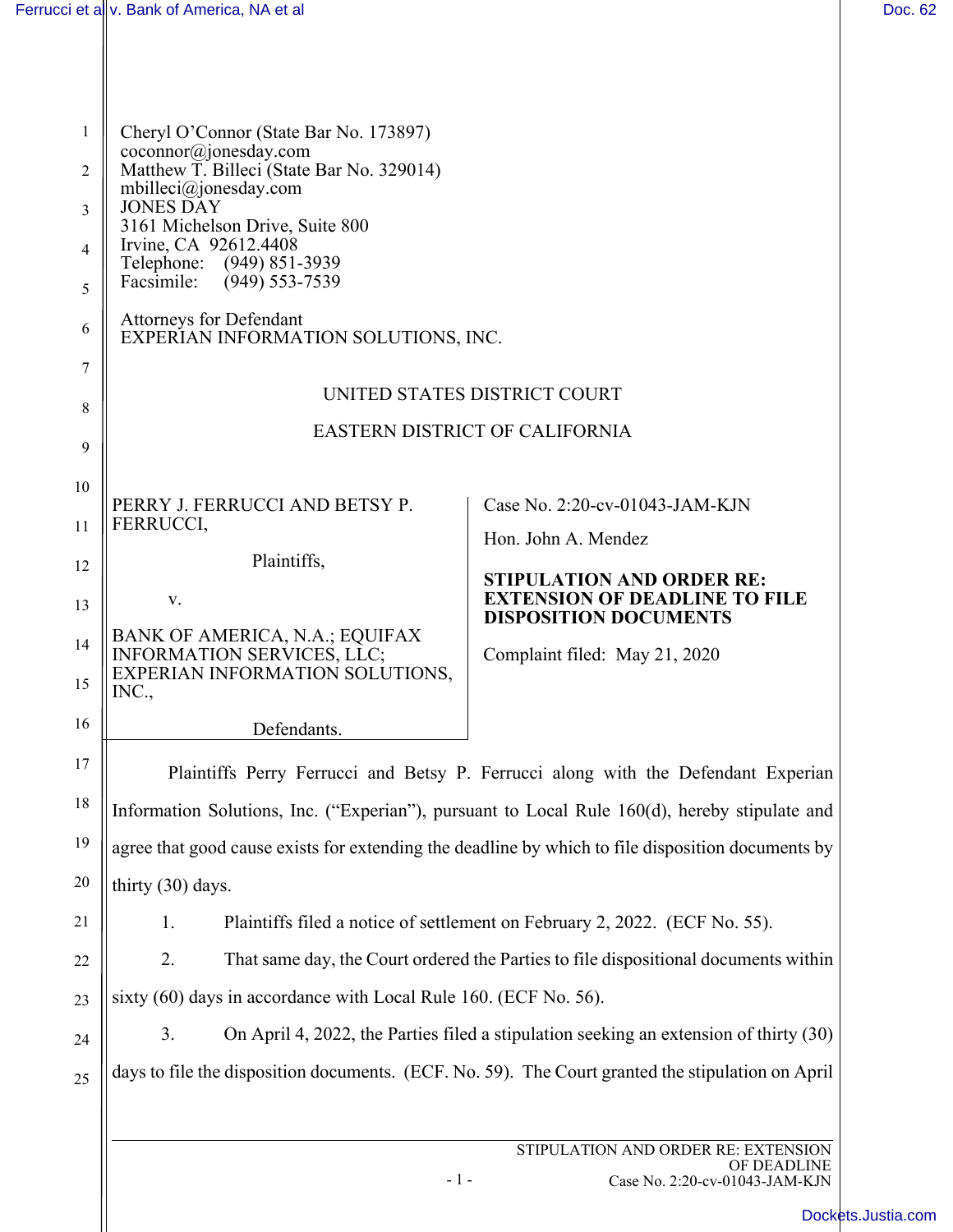1 5, 2022. (ECF. No. 60).

4. The Parties have agreed to the terms of the final settlement agreement. The lone remaining item is for Experian to distribute the settlement payment to Plaintiff. Within three business days of receiving the payment, Plaintiff will file the disposition documents.

5. The Parties believe that allowing a thirty (30) day extension will serve the ends of judicial economy.

6. The Parties have agreed to seek this extension for good cause, in good faith, and not for the purpose of delay. The Parties do not anticipate any need to request additional time beyond the thirty (30) day period requested herein.

7. Accordingly, the Parties jointly stipulate to and request of this Honorable Court that it grant a thirty (30) day extension to file disposition documents.

WHEREFORE, Plaintiff and Experian pray that this Court extend the above-referenced deadline and execute the proposed Order regarding the same, which is filed herewith, and for all other just and appropriate relief.

Dated: May 6, 2022

## JONES DAY

| By: /s/ Matthew T. Billeci<br>Matthew T. Billeci                                                                                 |
|----------------------------------------------------------------------------------------------------------------------------------|
| <b>Attorneys for Defendant</b><br>EXPERIAN INFORMATION SOLUTIONS,<br>INC.                                                        |
| ZEMEL LAW, LLC                                                                                                                   |
| By: /s/ Daniel Zemel<br>Daniel Zemel, Esq.<br><b>Attorney for Plaintiff</b><br>PERRY J. FERRUCCI and BETSY P.<br><b>FERRUCCI</b> |
|                                                                                                                                  |
| STIPULATION AND ORDER RE: EXTENSION<br>OF DEADLINE                                                                               |

 $-2-$ 

Case No. 2:20-cv-01043-JAM-KJN

2